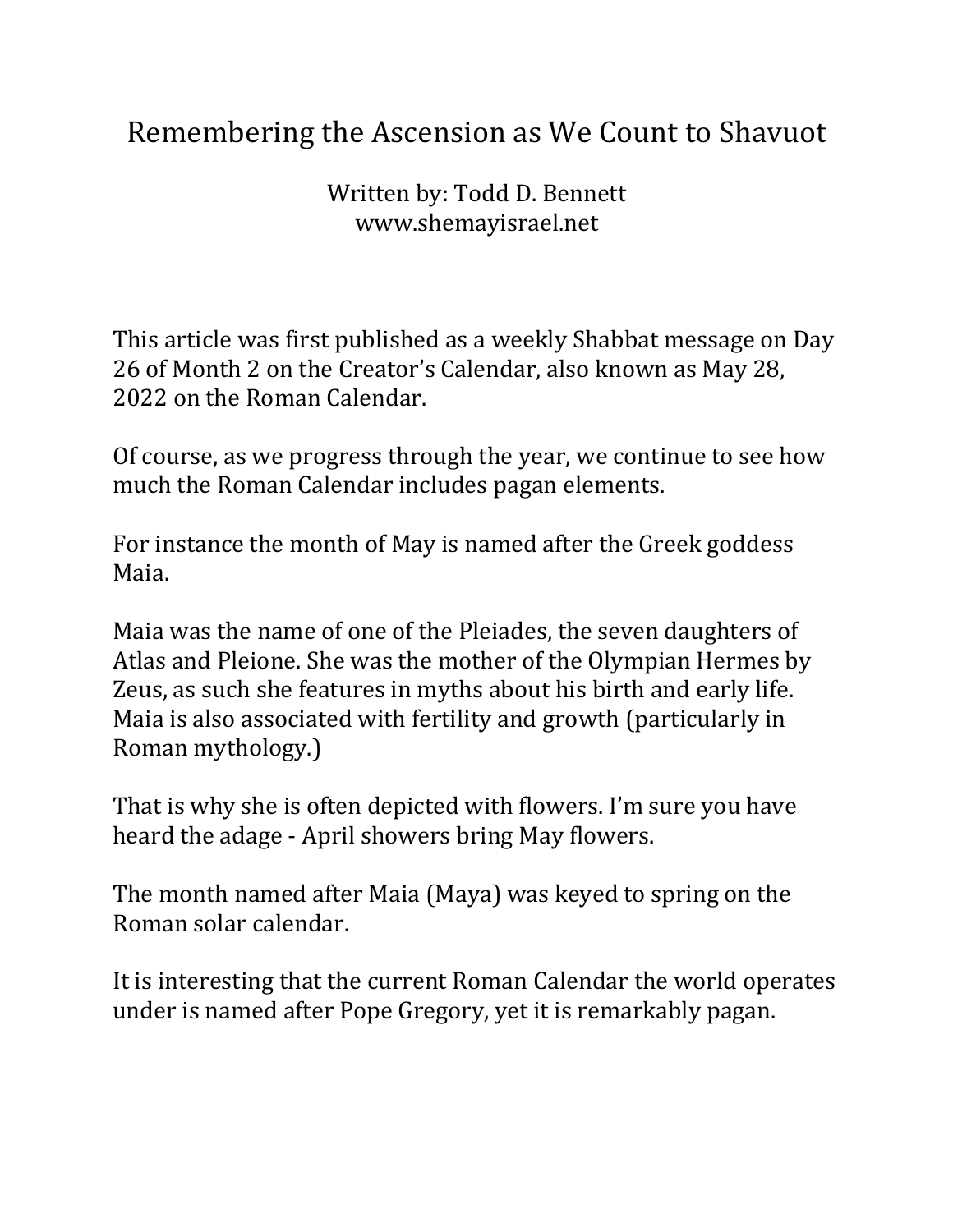That is because the Roman religion of Christianity is a pagan religion. It is not the same faith lived and taught by Yahushua the Messiah.

Instead, it incorporates and assimilates aspects of pagan cultures in order to appeal to the masses. Currently, we see the religion completely misidentifying the name and teachings of the Messiah of Yisrael named Yahushua.

Speaking of Yahushua, we are in a very significant time as we continue the Counting of the Omer.

For those of you still counting, you know that today is day 41 of the 50-day count that leads to Shavuot.

Remember that after the resurrection, Yahushua continued to meet with His Disciples for 40 days, until He ascended.

Those 40 days all occurred during the Counting of the Omer, and today is Day 41, when the Messiah ascended into the clouds after His 40 day period of walking the Earth after His resurrection (Acts) 1:3).

I wonder how many Christians are observing this special day?

I would guess very few, because not many of them are counting the days as YHWH Commands.

While many confess with their mouths, very few watch over His Words and diligently obey and guard His Commandments. That is why many will be horrified when they are rejected by Yahushua, because their Christian formula for salvation was wrong and they were not ready. (see Matthew 7:21-23, Luke 13:24-30, Matthew 25:1-13)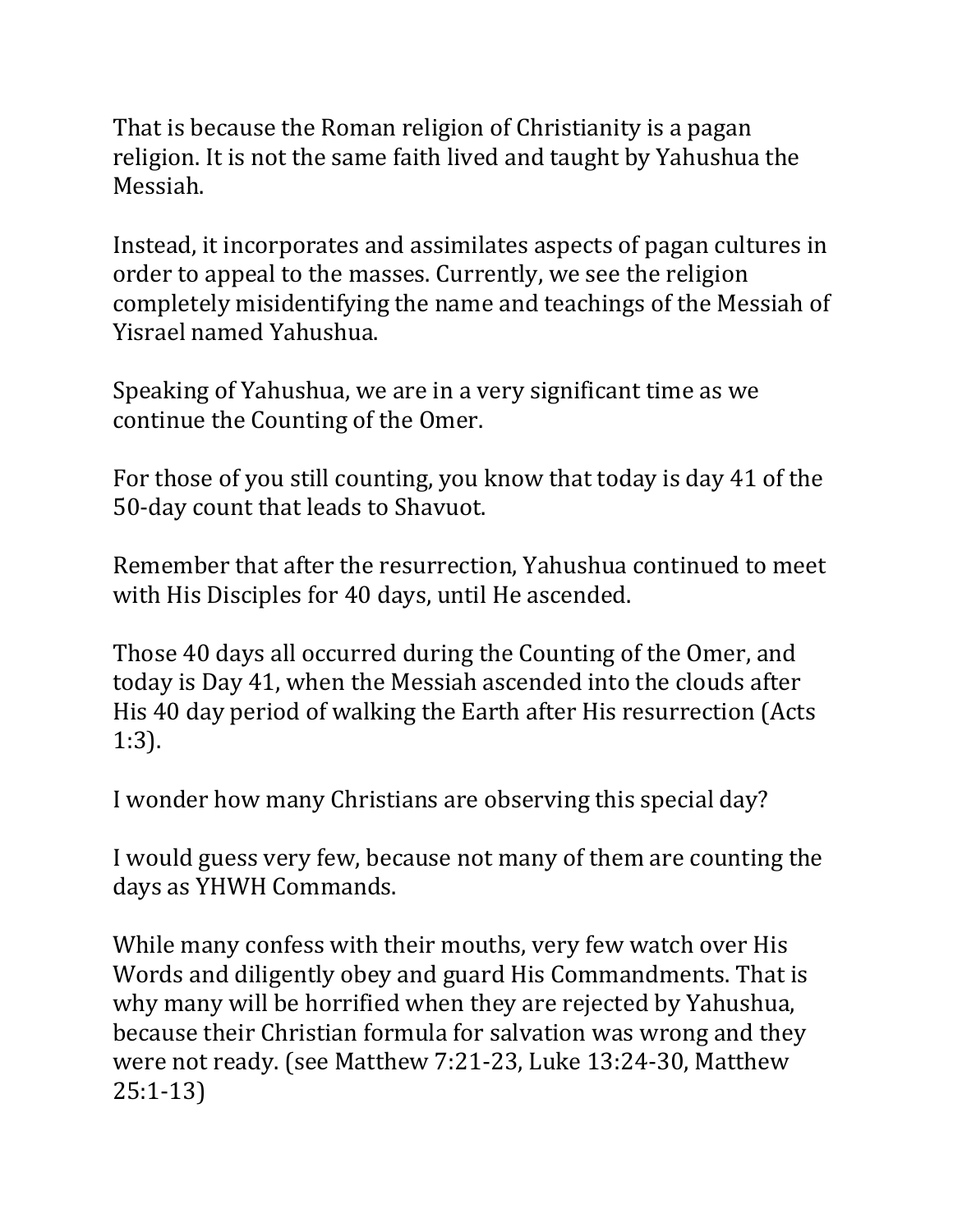If you are new to these weekly messages, you may want to go to our website and read the message titled "*There will be weeping and gnashing of teeth.*"

As the saying goes: "Talk is cheap, and actions speak louder than words."

If you truly confess Yahushua as your Master and Savior, it goes without saying that you are going to obey Him. Otherwise you are a liar.

The ascension was a critical step in the restoration and renewal of the Covenant with the House of Yisrael as described in Jeremiah 31:31-33.

Yahushua had to be given the Kingdom by YHWH, and assume His title and position in the Court of Heaven. This occurred after He was taken up in the clouds.

Here is an account provided through Daniel. "<sup>13</sup> *I* was watching in the *night visions, and behold, One like the Son of Man, coming with the clouds of heaven!* He came to the Ancient of Days, and they brought *Him near before Him.* <sup>14</sup> *Then to Him was given dominion and glory* and a Kingdom, that all peoples, nations, and languages should serve *Him.* His dominion is an everlasting dominion, which shall not pass *away, and His kingdom the one which shall not be destroyed."* Daniel 7:13-14

We are given an incredible picture of what happened after the ascension. What an amazing event, that everyone who calls Yahushua Master should be celebrating today.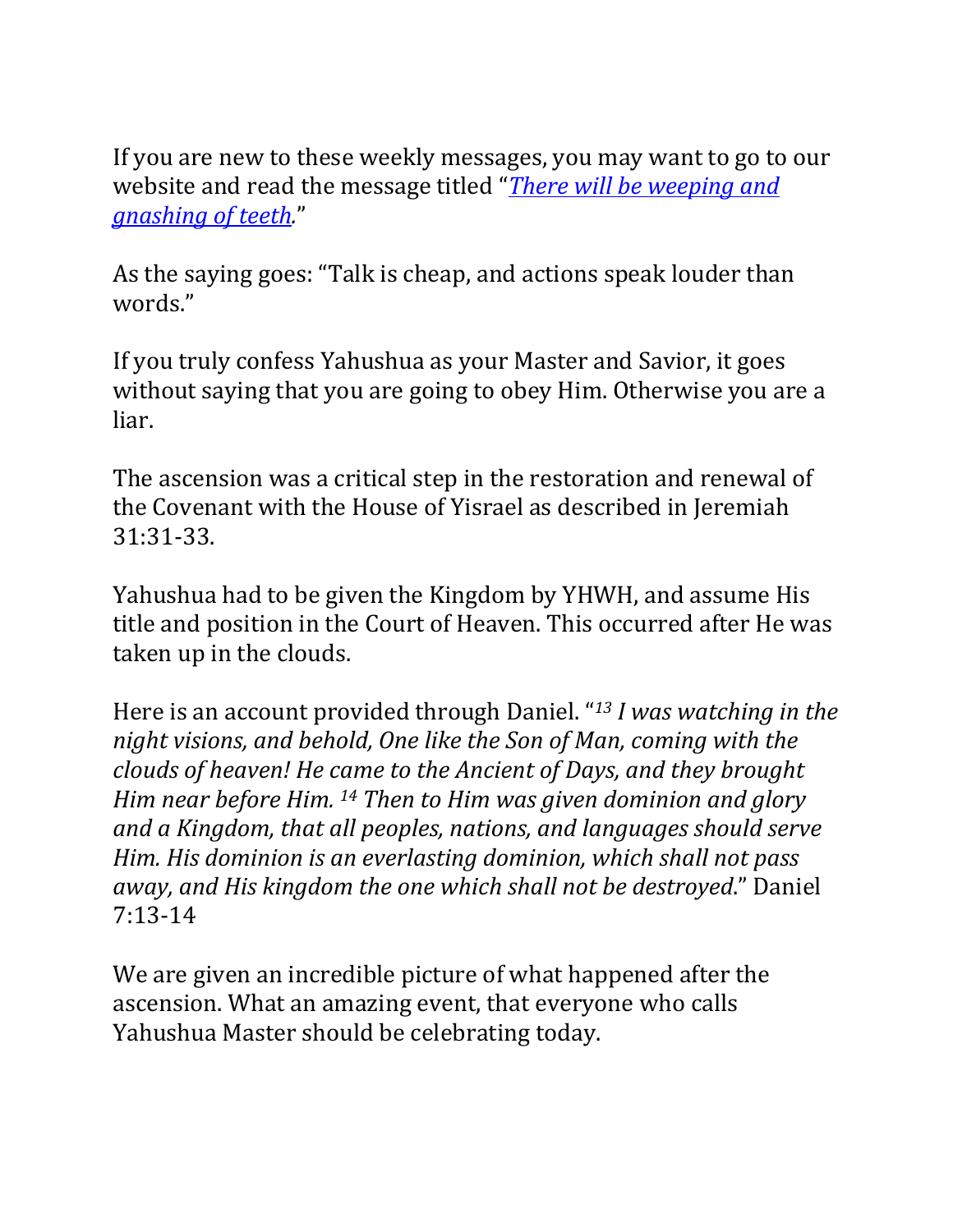As important as it was, there are only two accounts of the ascension of Yahushua in the Scriptures. They are found in Luke 24:50-53 and Acts 1:1-14.

In Luke we read "<sup>50</sup> And He led them out as far as Bethany, and He lifted *up* His hands and blessed them. <sup>51</sup> Now it came to pass, while He blessed *them, that He was parted from them and carried up into heaven."* Luke 24:50-51

Here is the account from Acts:

"*4 And being assembled together with them, He commanded them not to* depart from Jerusalem, but to wait for the Promise of the Father, *which, He said, you have heard from Me;* <sup>5</sup> *for John truly baptized with water, but you shall be baptized with the Set Apart Spirit not many days from now.* <sup>6</sup> *Therefore, when they had come together, they asked Him, saying, "Master, will You at this time restore the Kingdom to Yisrael?* <sup>7</sup> And He said to them, It is not for you to know times or seasons which *the Father has put in His own authority. 8 But you shall receive power when the Set Apart Spirit has come upon you; and you shall be witnesses to* Me in Jerusalem, and in all Judea and Samaria, and to the end of the *earth.* <sup>9</sup> Now when He had spoken these things, while they watched, He *was taken up, and a cloud received Him out of their sight.* <sup>10</sup> *And while* they looked steadfastly toward heaven as *He* went up, behold, two men *stood by them in white apparel,* <sup>11</sup> who also said, Men of Galilee, why do *you stand gazing up into heaven? This same Yahushua, who was taken up* from you into heaven, will so come in like manner as you saw Him go *into heaven.* <sup>12</sup> *Then they returned to Jerusalem from the mount called Olivet, which is near Jerusalem, a Sabbath day's journey."* Acts 1:4-12

Luke details Yahushua leading His disciples from Jerusalem "as far as Bethany" while Acts has them returning to Jerusalem from the Mount of Olives - "a Sabbath day's journey."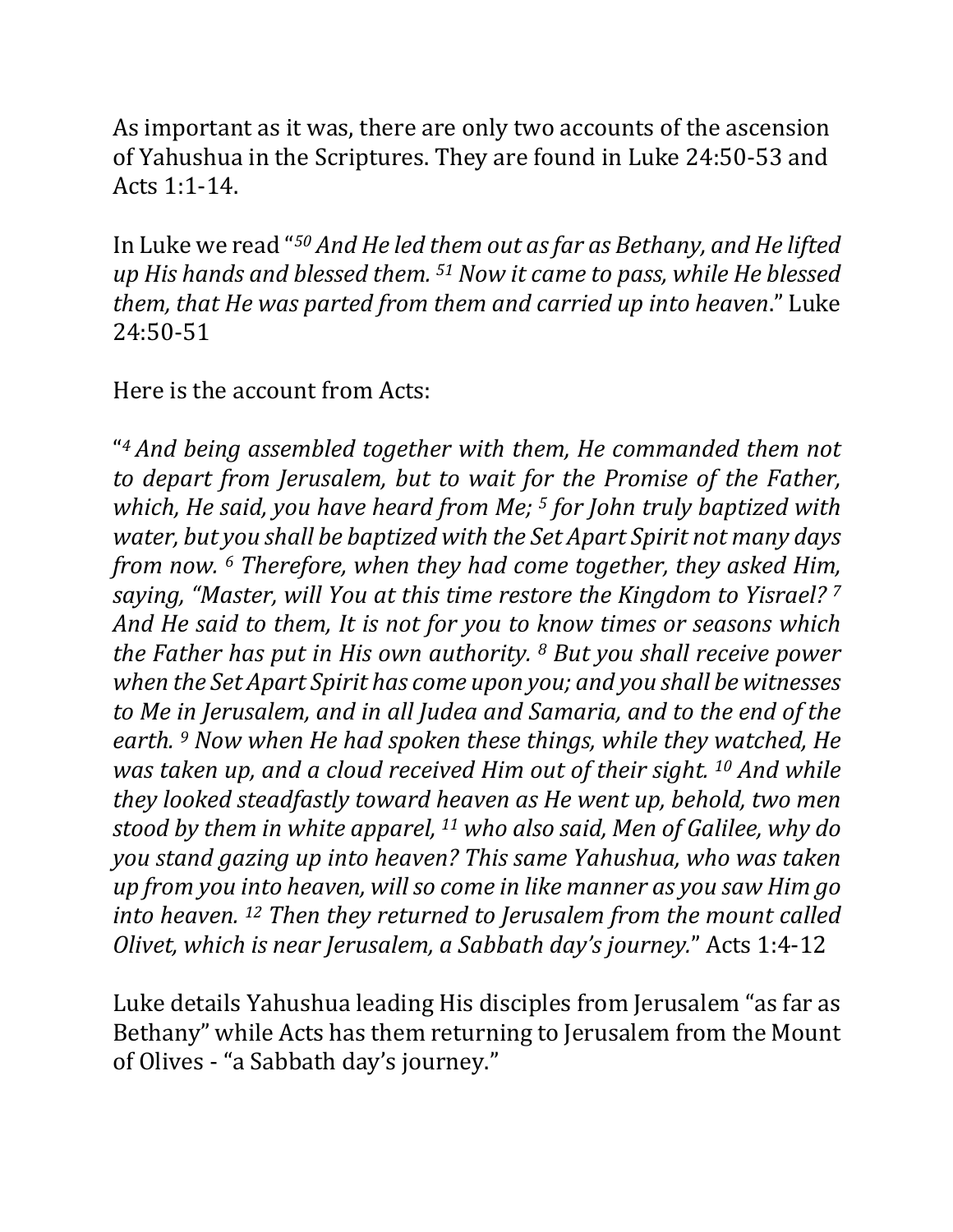So which is it, Bethany or the Mount of Olives?

At first glance, these two accounts seem to conflict with one another. It appears from Luke that Yahushua ascended from Bethany and from Acts it seems to have occurred on the Mount of Olives. It is confusing until you actually look at the physical layout, and geography of the Land.

It is important to recognize that Bethany is on the southeastern slope of the Mount of Olives – so it is technically on the Mount of Olives.

Yahushua travelled from Bethany through Bethpage and into Jerusalem and back daily before His crucifixion. I used to bring my Passover Tour groups to these locations so they can get their bearings, but today it is not possible to follow the direct path that Yahushua took due to the construction of the border wall.

Bethany is "Beit-ania" in Hebrew, and literally means "house of the poor." It is the place where Lazarus was resurrected from the dead. In fact, today it is a Palestinian Village named al-Eizariya in Arabic, which means "Place of Lazarus." The name Lazarus is Elazar in Hebrew. 

So the Arab village is named after this great event, and you can even visit the Tomb of Lazarus. This was also the home of Mary, Martha and Simon the Leper.

Galilean pilgrims on their way to Jerusalem often avoided potential conflict with Samaritans by travelling south on the eastern side of the Jordan. They would cross the Jordan and then pass through Jericho, and continue up into the highlands to Bethany.

Bethany was therefore a very suitable location for a charitable institution, and due to its distance from the Temple, and the writings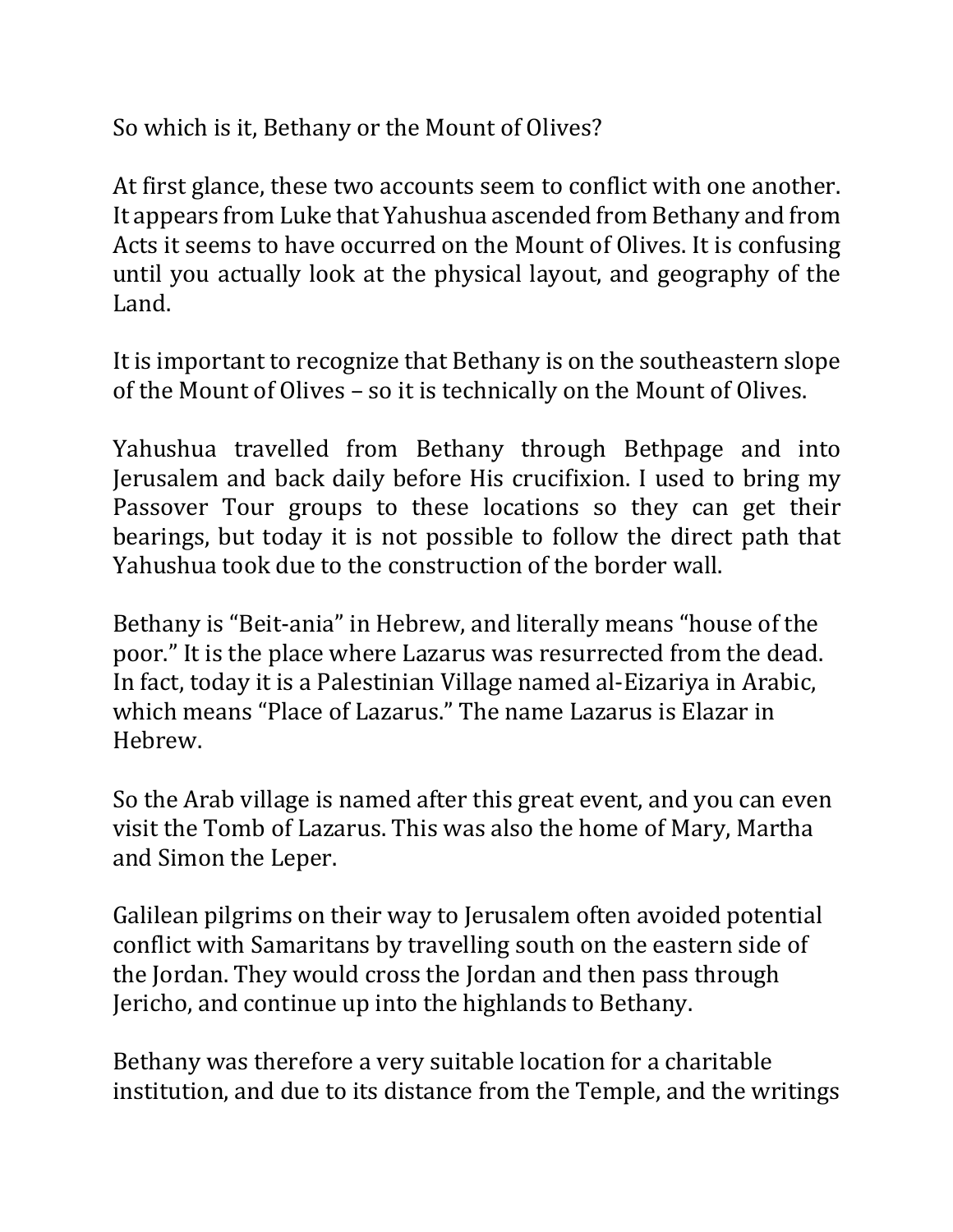in the Dead Sea Scroll known as the Temple Scroll, scholars agree that Bethany was the site of an alms house for the poor and a place of care for the sick.

The fact that Yahushua chose to dwell in this place, known for helping the poor and the sick, is quite significant.

While Pilgrims were getting ready for the Passover, Yahushua spent His final days leading up to Passover in Jerusalem, teaching by day, but returned to Bethany at night. It is noteworthy that prior to His ascension, He continued to place the focus on this location.

When the texts of Luke and Acts are read together, we understand that, prior to the ascension, Yahushua and His disciples began their journey in Jerusalem and walked "as far as Bethany."

They did not necessarily go into Bethany, but rather to the border of Bethany. This is confirmed when we read in Acts that they returned to Jerusalem "a Sabbath day's journey."

It is important to understand the meaning of "a Sabbath day's journey." There is much tradition built around what is and what is not a Sabbath day's journey. There are some who define it as a certain number of steps or a specific distance of 2,000 cubits (5 furlongs). I believe that the Scriptures are pretty clear, and there is no need to add to them.

Concerning the Sabbath, Exodus 16:29 provides: "Let every man *remain in his place; let no man go out of his place on the seventh day."* So the question is: "What is a man's 'place' (maqome)?"

We find further insight in Leviticus 23:3: "Six days shall work be done, *but the seventh day is a Sabbath of solemn rest, a set apart convocation (migra gadosh).* You shall do no work on it; it is the Sabbath of YHWH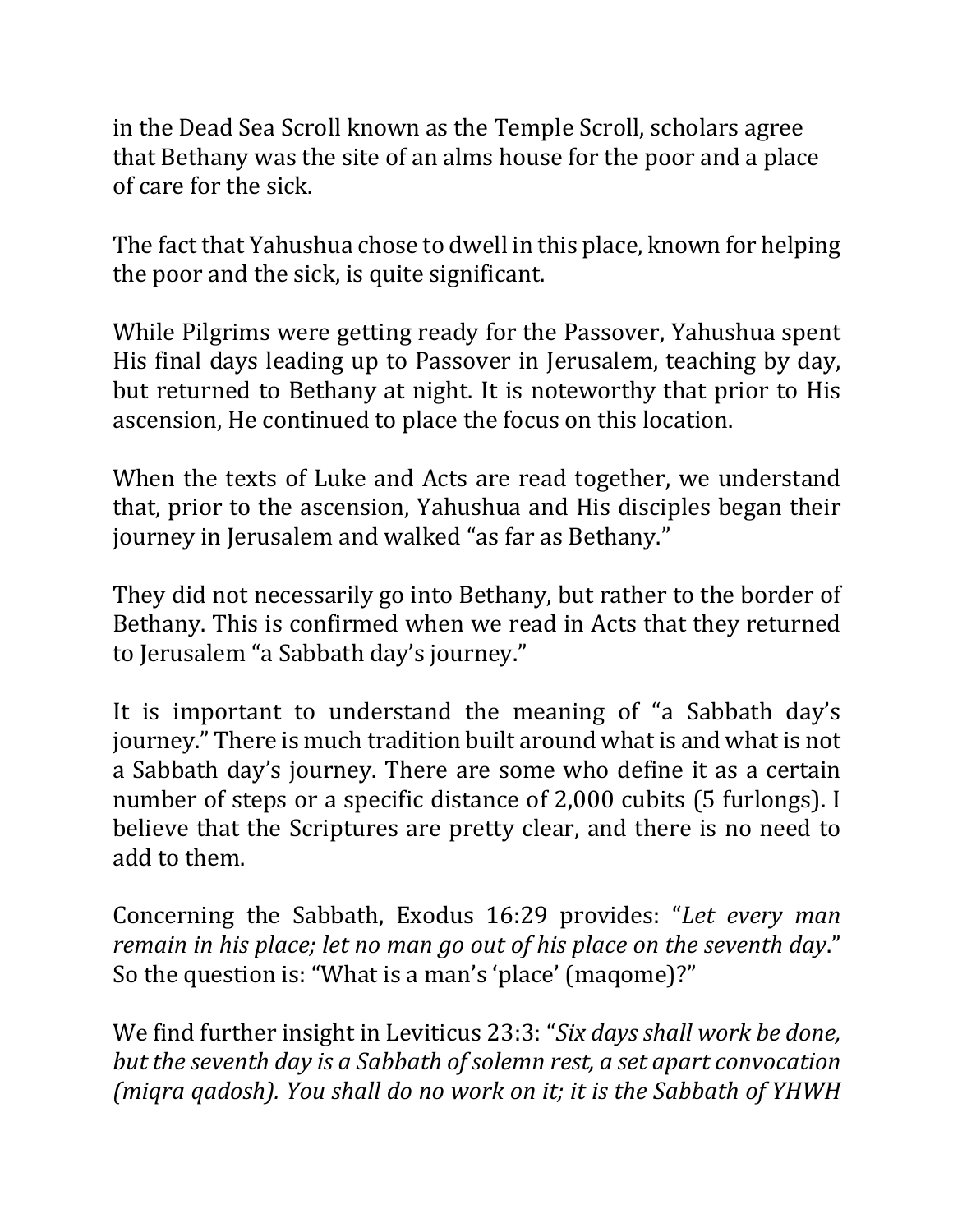## *in all your dwellings* (moshav)."

So the Sabbath is to be performed in your "place" (maqome) and your "dwellings" (moshav). These Hebrew words reflect that we are to remain in our communities on Shabbat, which makes perfect sense.

If we are travelling on long journeys on the Sabbath, we are probably not resting. Our thoughts and energy are probably focused on the details of the journey, rather than the rest that we need.

So we should remain "in the camp" on Shabbat. There is no defined number of steps or measure of distance provided in the Torah. People are adding to the Torah if they claim or adhere to such a belief.

The Scriptures are actually referring to "borders" and this becomes significant when we consider ascension  $day - Day 41$  of the Counting of the Omer.

We have just enough information in the Scriptures to place Yahushua's ascension right around Bethpage on the Mount of Olives which has deep significance.

You see, Bethphage was considered to be the outer border of Jerusalem, which would have been the extent of a Sabbath Day's journey toward Bethany, and Bethphage borders the region of Bethany. 

Bethpage is Beitphage in Hebrew. It means "House (Beit) of Unripened Figs (Phage)." It was one of the two seats of the Sanhedrin of seventy-one members. It was located just east of the western summit of the Mount of Olives. This was very close to the Miphkad Altar where the Red Heifer was slaughtered and burned. It is also where the Yom Kippur sacrifices were burnt. This was a very significant place!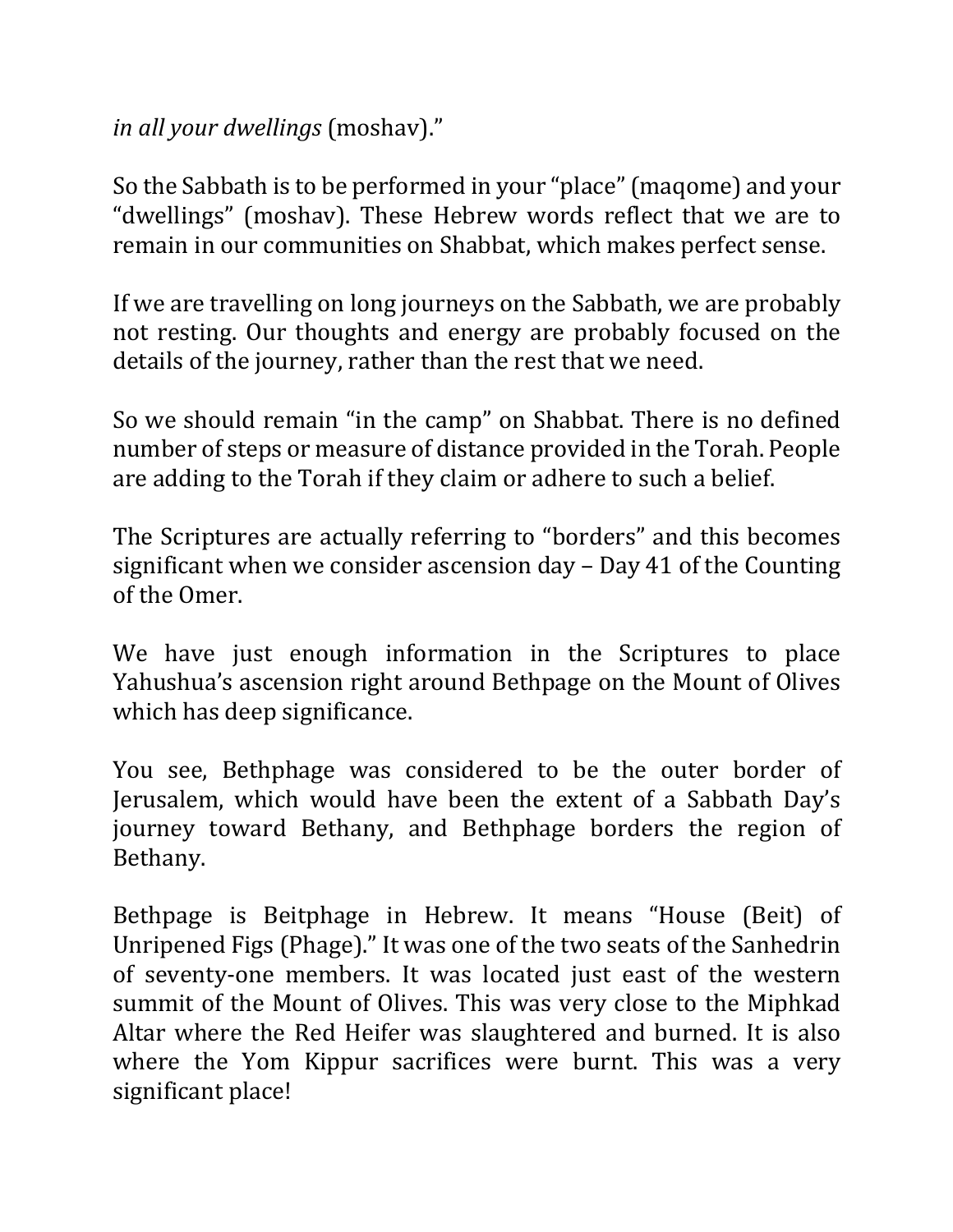Remember that this was also where Yahushua the King obtained the donkey to ride triumphantly into Jerusalem as prophesied in Zechariah

"*<sup>1</sup> Now when they drew near Jerusalem, and came to Bethphage, at the Mount of Olives, then Yahushua sent two disciples, <sup>2</sup> saying to them, Go into the village opposite you, and immediately you will find a donkey tied, and a colt with her. Loose them and bring them to Me.* <sup>3</sup> *And if anyone says anything to you, you shall say, The Master has need of them,'* and immediately he will send them. <sup>4</sup> All this was done that it *might be fulfilled which was spoken by the prophet, saying:* <sup>5</sup> *Tell the daughter of Zion, Behold, your King is coming to you lowly, and sitting on a donkey, a colt, the foal of a donkey." Matthew 21:1-5*

*The prophet referred to was Zechariah. Here is the full text from Zechariah with some amplification.* 

"*Rejoice greatly, O daughter of Zion! Shout, O daughter of Jerusalem! Behold, your King is coming to you; He is righteous and having salvation, Lowly (ani) and riding on a donkey (chamor), a colt (ayir), the foal (ben) of a donkey (aton)."* Zechariah 9:9

The Kings of Yisrael were not supposed to be like the Pharaohs of Egypt and accumulate horses and chariots. Instead, they were supposed to be humble.

Here are some of the specific commandments for Kings.

"<sup>14</sup> When you come to the land which YHWH your Elohim is giving you, and possess it and dwell in it, and say, I will set a king over me like all *the nations that are around me,* <sup>15</sup> you shall surely set a king over you *whom YHWH* your *Elohim chooses;* one from among your brethren *you* shall set as king over you; you may not set a foreigner over you,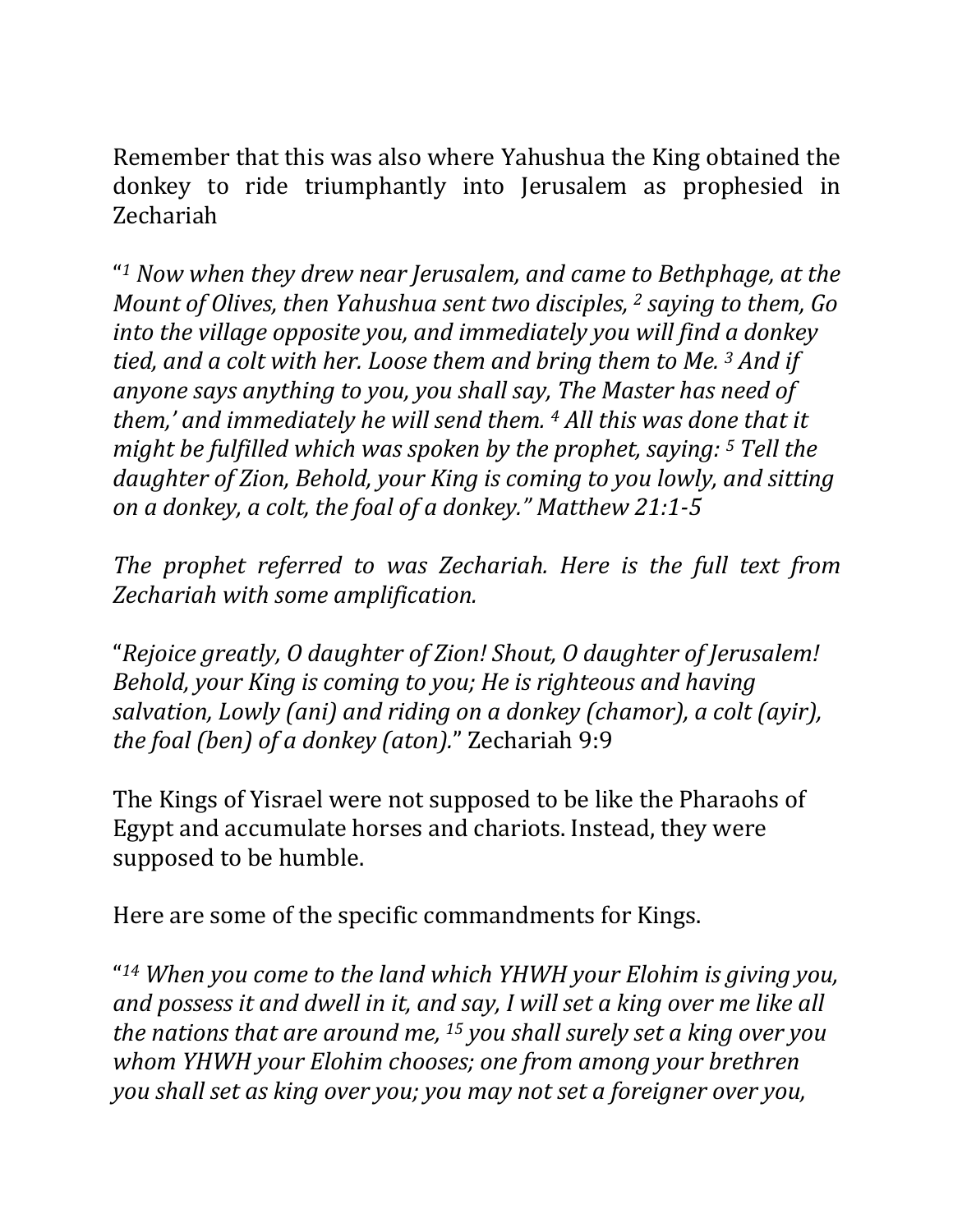*who is not your brother.* <sup>16</sup> *But he shall not multiply horses for himself, nor cause the people to return to Egypt to multiply horses, for YHWH has said to you, You shall not return that way again.* <sup>17</sup> Neither shall he *multiply wives for himself, lest his heart turn away; nor shall he greatly* multiply silver and gold for himself. <sup>18</sup> Also it shall be, when he sits on the throne of his kingdom, that he shall write for himself a copy of this Torah in a Scroll, from the one before the priests, the Levites. <sup>19</sup> *And it shall be with him, and he shall read it all the days of his life, that he may learn to fear YHWH his Elohim and be careful to observe all the words of this Torah and these statutes,* 20 *that his heart may not be lifted above his brethren, that he may not turn aside from the commandment* to the right hand or to the left, and that he may *prolong* his days in his kingdom, he and his children in the midst of *Yisrael*." Deuteronomy 17:18-20

There is plenty of evidence that the Kings of Yisrael rode mules, particularly David and Solomon. (1 Kings 1:38)

The reason for this was that YHWH was the One Who fought the battles, not the King and His Army. The King was supposed to remain humble, unlike the kings of the other nations.

It all went wrong during the reign of Solomon. While Solomon began his reign on a mule, he ended up violating the commands for Kings.

Here is how his reign began:

"*<sup>38</sup> So Zadok the priest, Nathan the prophet, Benaiah the son of Jehoiada, the Cherethites, and the Pelethites went down and had Solomon ride on King David's mule (pirdah), and took him to Gihon.* 39 *Then Zadok the priest took a horn of oil from the tabernacle and* anointed Solomon. And they blew the shofar, and all the people said, *'Long live King Solomon!'* <sup>40</sup> *And all the people went up after him; and the people played the flutes and rejoiced with great joy, so that the*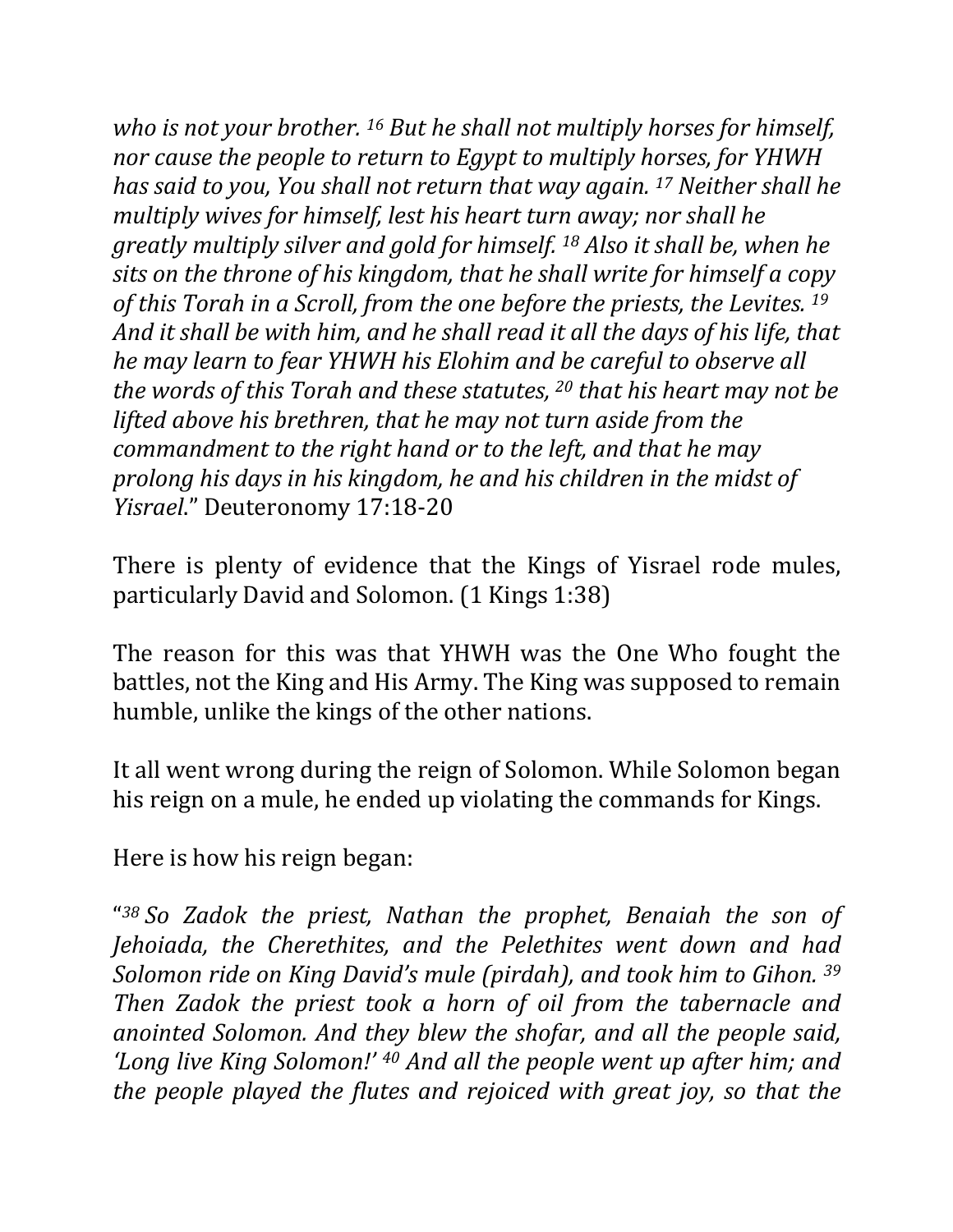*earth seemed to split with their sound."* 1 Kings 1:38-40

## Here is how it ended.

"10:26 And Solomon gathered chariots and horsemen; he had one *thousand four hundred chariots and twelve thousand horsemen,* whom he stationed in the chariot cities and with the king at Jerusalem. *<sup>27</sup> The king made silver as common in Jerusalem as stones, and he made cedar trees as abundant as the sycamores which are in the lowland.* <sup>28</sup> *Also Solomon had horses imported from Egypt and Keveh; the king's merchants bought them in Keveh at the current price.* 29 *Now a chariot that was imported from Egypt cost six hundred shekels* of silver, and a horse one hundred and fifty; and thus, through their agents, they exported them to all the kings of the Hittites and the kings of Syria. <sup>11:1</sup> But King Solomon loved many foreign women, as well as *the daughter of Pharaoh:* women of the Moabites, Ammonites, *Edomites, Sidonians, and Hittites - <sup>2</sup> from the nations of whom YHWH had* said to the children of Yisrael, You shall not intermarry with them, *nor they with you. 'Surely they will turn away your hearts after their gods'.* Solomon clung to these in love.<sup>3</sup> And he had seven hundred wives, princesses, and three hundred concubines; and his wives turned *away* his heart. <sup>4</sup> For it was so, when Solomon was old, that his wives *turned his heart after other gods; and his heart was not loyal to YHWH* his Elohim, as was the heart of his father David.<sup>5</sup> For Solomon *went after Ashtoreth the goddess of the Sidonians, and after Milcom the abomination of the Ammonites.* <sup>6</sup> *Solomon did evil in the sight of YHWH, and did not fully follow YHWH, as did his father David.* 7 *Then Solomon built a high place for Chemosh the abomination of Moab, on the hill that is east of Jerusalem, and for Molech the abomination of the people of Ammon.* <sup>8</sup> *And he did likewise for all his foreign wives, who burned incense and sacrificed to their gods. 9 So YHWH became angry with Solomon, because his heart had turned from YHWH Elohim* of Yisrael, who had appeared to him twice, <sup>10</sup> and had commanded him *concerning this thing, that he should not go after other gods; but he*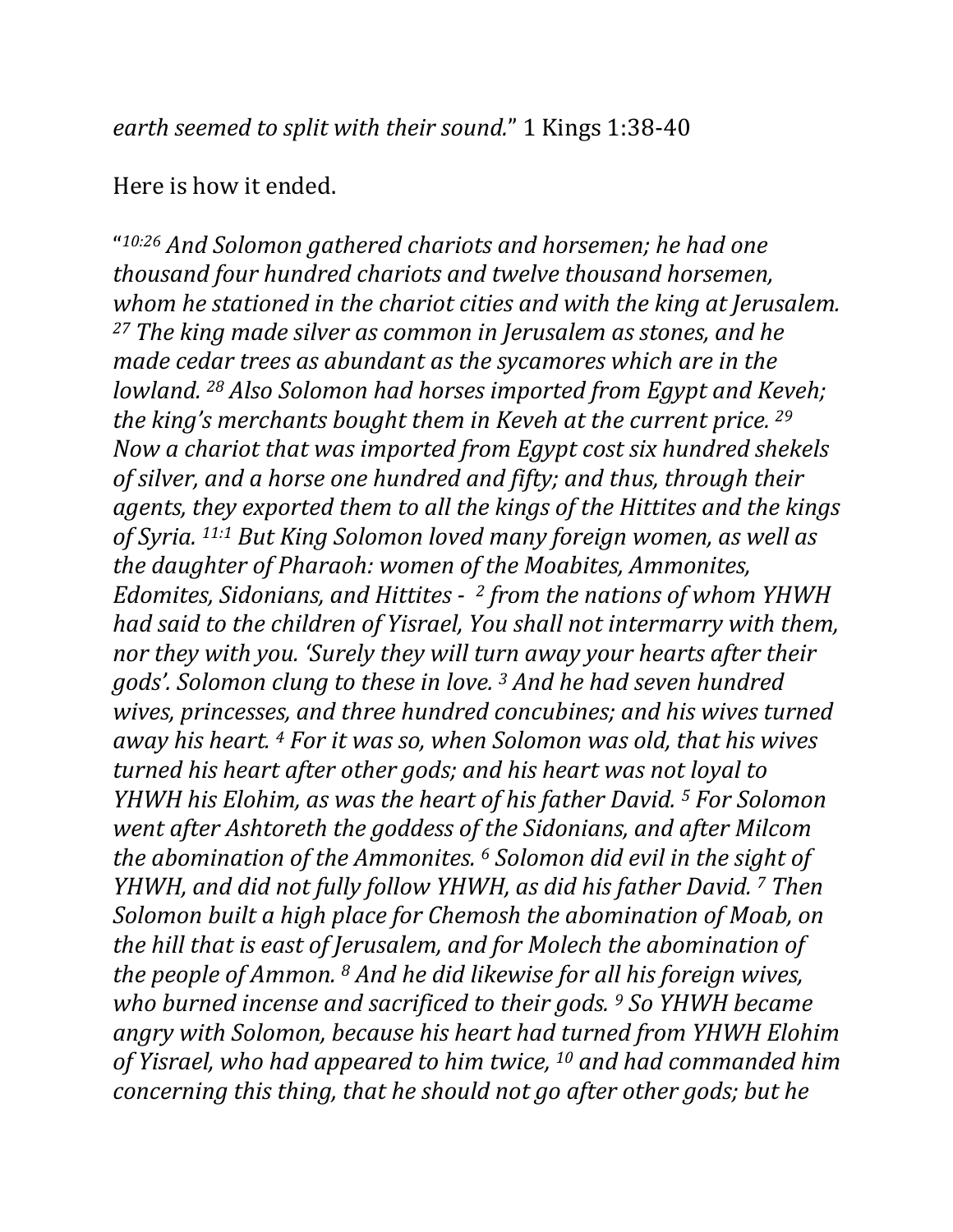did not keep what YHWH had commanded. <sup>11</sup> Therefore YHWH said to Solomon, Because you have done this, and have not kept My covenant and My statutes, which I have commanded you, I will surely tear the *Kingdom away from you and give it to your servant.*" 1 Kings 10:26-11:11

What a sad account. Solomon had great wisdom, but he failed to walk and remain on the path of wisdom provided by YHWH. He specifically violated the command not to own/multiply horses, which was one of the reasons for his demise.

He went the way of the Nations, and pride set in his heart.

He actually neglected his own words recorded in the Proverbs: "When *pride comes, then comes shame; but with the humble is wisdom*." Proverbs 11:2

Interestingly, a mule is the offspring from a male donkey and a female horse. So there is a mixing of species.

The King Messiah would ride on a male donkey.

That is all a very fascinating area of study, but I digress.

Bethany was also where Yahushua cursed the fig tree after leaving Bethany. 

Recall the account

**"12** Now the next day, when they had come out from Bethany, He was hungry. **<sup>13</sup>** And seeing from afar a fig tree having leaves, He went to see if perhaps He would find something on it. When He came to it, He found nothing but leaves, for it was not the season for figs. **<sup>14</sup>** In response Jesus said to it, "Let no one eat fruit from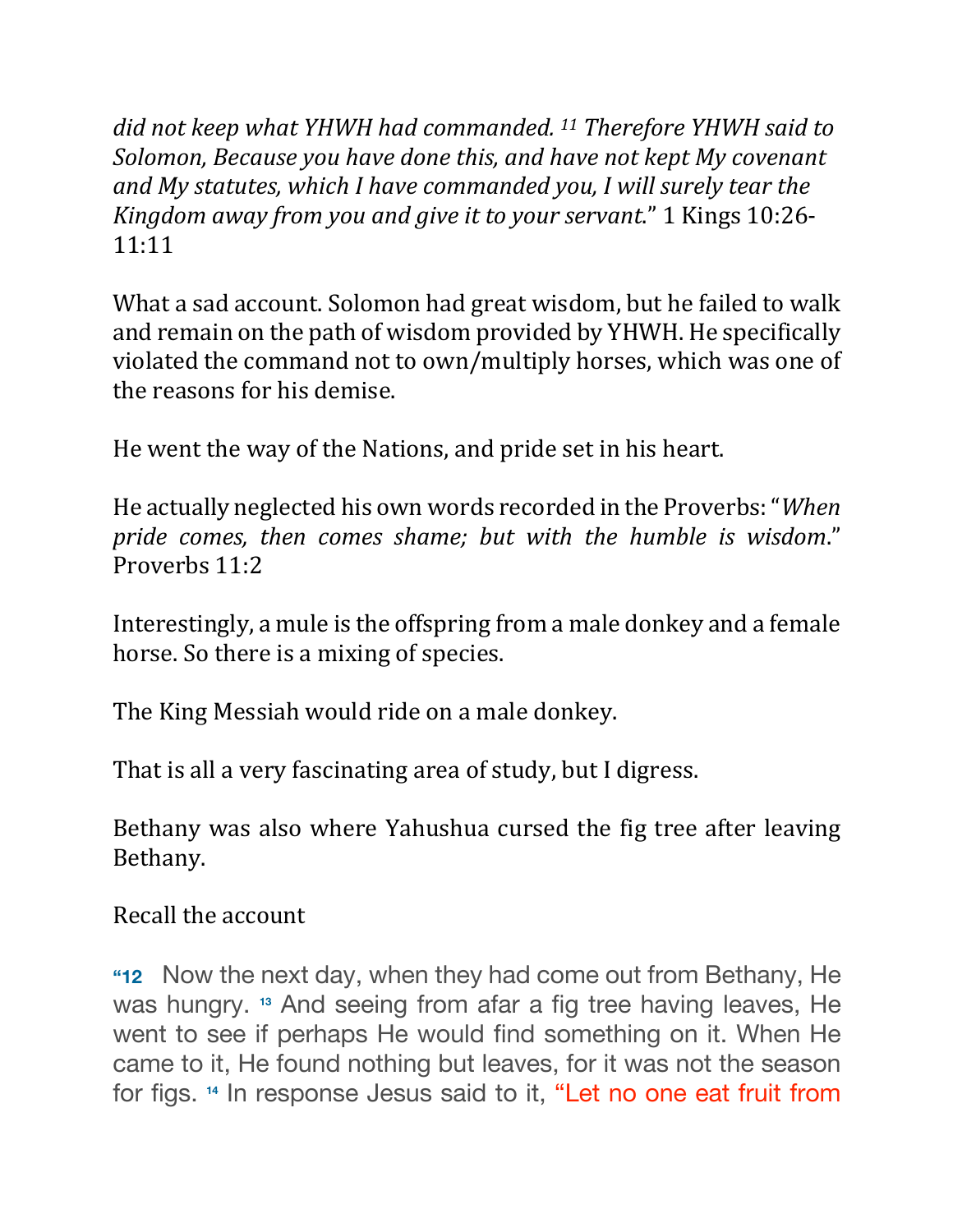you ever again." Mark 11:12-14

**If He was coming out of Bethany on the way to Jerusalem, that would place Him at Bethpage.**

The fig tree at Bethpage (House of Unripened Fig) represented the House of Yahudah that had partially returned from Babylon. (see Jeremiah 24)

By cursing the fig tree, Yahushua was rendering judgment upon the House of Yahudah.

The reason that He did this was because the House of Yahudah was not bearing fruit.

While the House of Yahudah, led by the Sanhedrin, was busy with "religion" they were neglecting the mandate of Yisrael.

We are all supposed to be bearing fruit, and Yahushua showed us how to bear fruit through His action and His teachings.

How incredible then that He chose this place to ascend into the Heavens as the resurrected Messiah. He did this all specifically and intentionally, at the border of Jerusalem, right in the face of the elders of Yahudah. 

Today you can actually visit the traditional spot of his ascension in Bethpage.

Of course, Day 41 of the Count was significant for a number of reasons. When we look at the number itself, in Hebrew, the word for "border" (gebuwl) actually equals 41.

So there is an emphasis on the "border," because Yahushua described Himself as "the door" (John  $10:7, 9$ )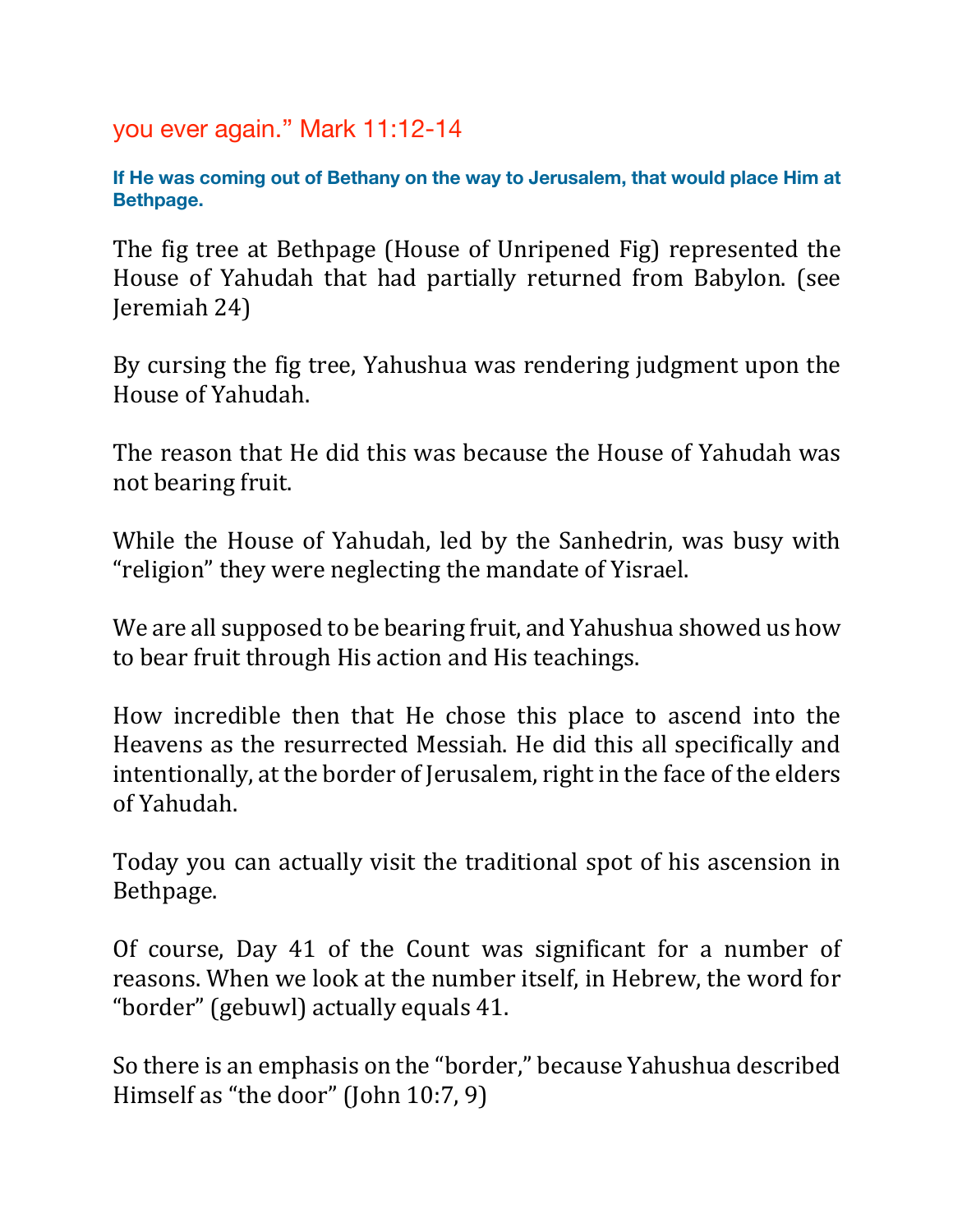He also said "*I* am the way, the truth, and the life. No one comes to the *Father except through Me.*" John 14:6

He is the only way into the Kingdom and as the Passover sacrifice, the Lamb of Elohim, His blood must be applied to the doorposts and the lintel. The entry point to the house.

You don't necessarily recognize some of these things by simply reading books, and unless you actually go to the Land and walk where Yahushua walked you might miss the importance of His actions.

This is also what happens if we only read the Scriptures in English, and never look to the Hebrew language. It all comes down to getting to the "Hebrew Roots" of our faith, including both the texts and the Land.

Messiah was resurrected on  $\overline{Day 2}$  of the Omer Count after spending three days and three nights in the Tomb (the sign of Jonah).

Many people are taught that Messiah was raised on "first-fruits" as if "first-fruits" is a specific Appointed Time during Passover that needed to be fulfilled by Him.

While there is a "first" (resheet) barley offering performed that clearly refers to the Messiah as the "et-omer," that offering was made after the first High Sabbath of Unleavened Bread. It was cut, threshed, parched, ground and sifted all on the same day – Day 16 of Month 1.

The "et-omer" of fine flour was then mixed with oil and frankincense, waved and burned. It was not specifically attributed to resurrection day, as many attempt to do, but rather the entire work of the Messiah, the Aleph Taw "et".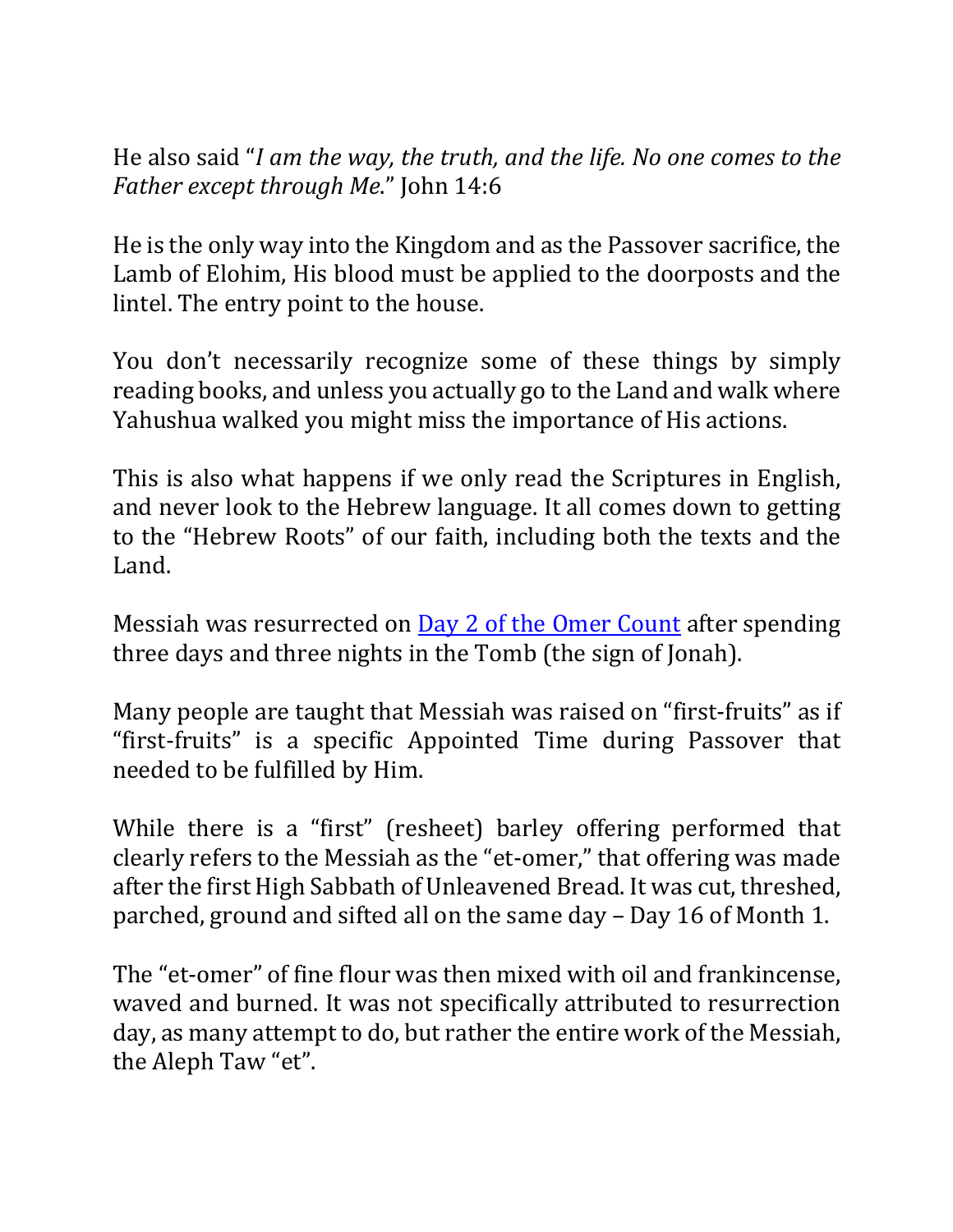This "first" (resheet) offering marked the "beginning" (resheet) of the Omer count to Shavuot, and it is not a separate and unique Appointed Time. 

In fact, the Feast of Shavuot is actually the Day of First-fruits. (see Numbers 28:26)

It is when everyone brings their "first-fruits" (bikurrim) grain offerings to Jerusalem to wave it before YHWH.

The resheet barley offering during unleavened bread is intimately connected to the bikurrim wheat offering of Shavuot, and it is all about the harvest of the Messiah (Matthew 3:12).

I know that I am repeating myself from past messages, but these are important concepts that are worthy of further examination, especially since there are new people subscribing each week.

I would encourage you all to remain diligent, and stay focused on the count. It is one of those Commandments and rehearsals that people don't always see the significance or relevance of right away, but the very act of obedience results in a blessing.

In the case of the Counting of the Omer, we focus on the Messiah and what He did for us through the renewal of the Covenant  $-$  from His death to His resurrection and from His ascension to the sending of the Set Apart Spirit. This entire count that connects Passover and Shavuot shows us the way from death to life.

Since we are focusing on His ascension, I thought it would be helpful to examine the words that Yahushua spoke.

Here are His last words recorded before He ascended.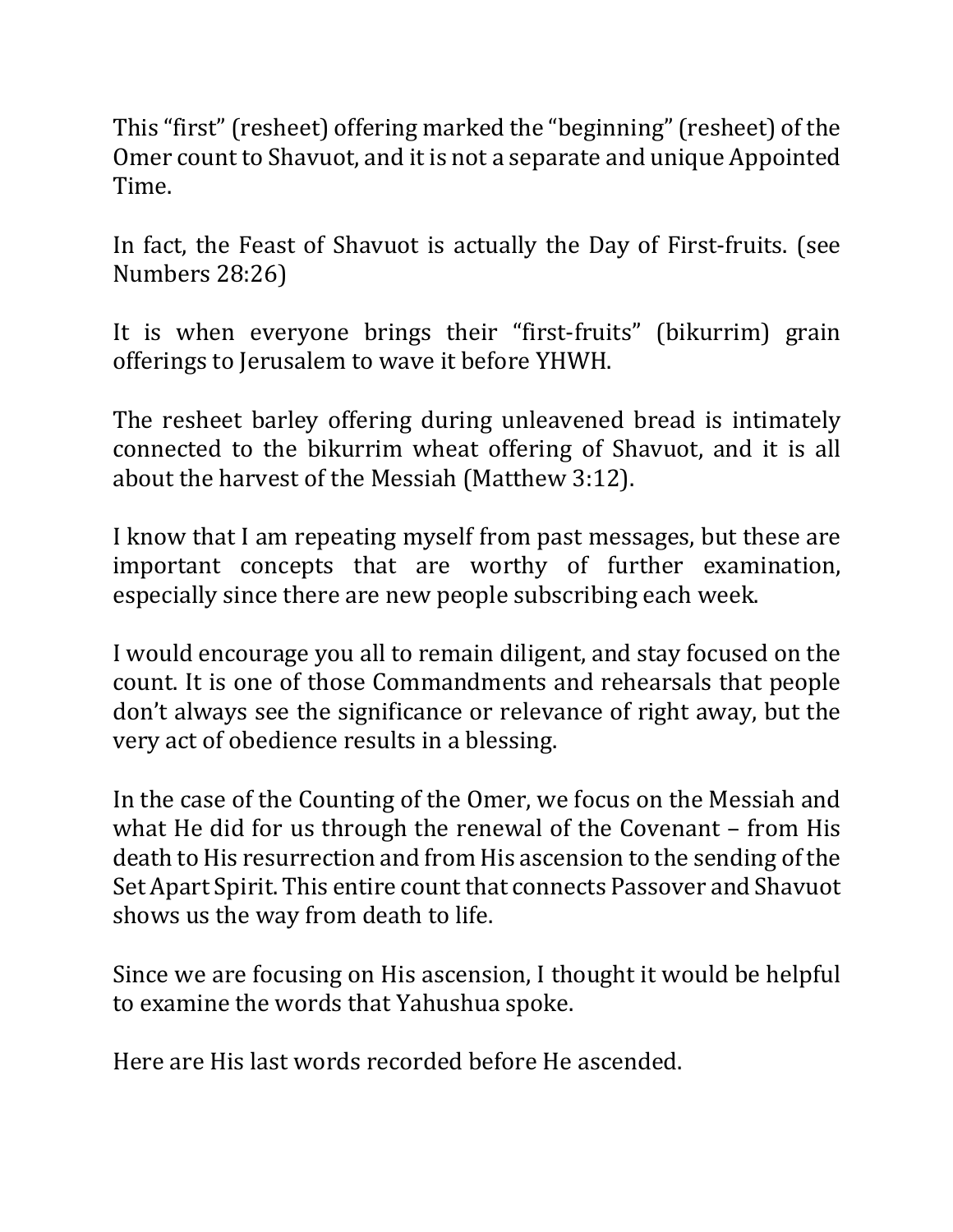"*you have heard from Me;* <sup>5</sup> for John truly immersed with water, but *you* shall be immersed with the Set Apart Spirit not many days from *now*."

and 

"<sup>7</sup> It is not for you to know times or seasons which the Father has put *in* His own authority. <sup>8</sup> But you shall receive power when the Set Apart Spirit has come upon you; and you shall be witnesses to Me in Jerusalem, and in all Judea and Samaria, and to the end of the earth."

These were the final words before He ascended, and the last recorded words spoken while His feet were on this Earth.

In the legal realm there is a principle known as "The Dead Man's Statute." It is an exception to the hearsay rule and allows the last words of a deceased to be admitted as evidence, in order to determine their intentions or state of mind.

The last words of an individual are deemed to be so important that they are given special weight under the rules of evidence.

In the case of Yahushua, I suppose it would have to be called "the dead and later resurrected and ascended man's statute."

Nevertheless, I believe that there is special weight to His final words and deeds.

Look at how the emphasis is on immersion, and being witnesses for Him.

We immerse with water, and then He immerses us in the Spirit. He gives us power so we can be witnesses for Him.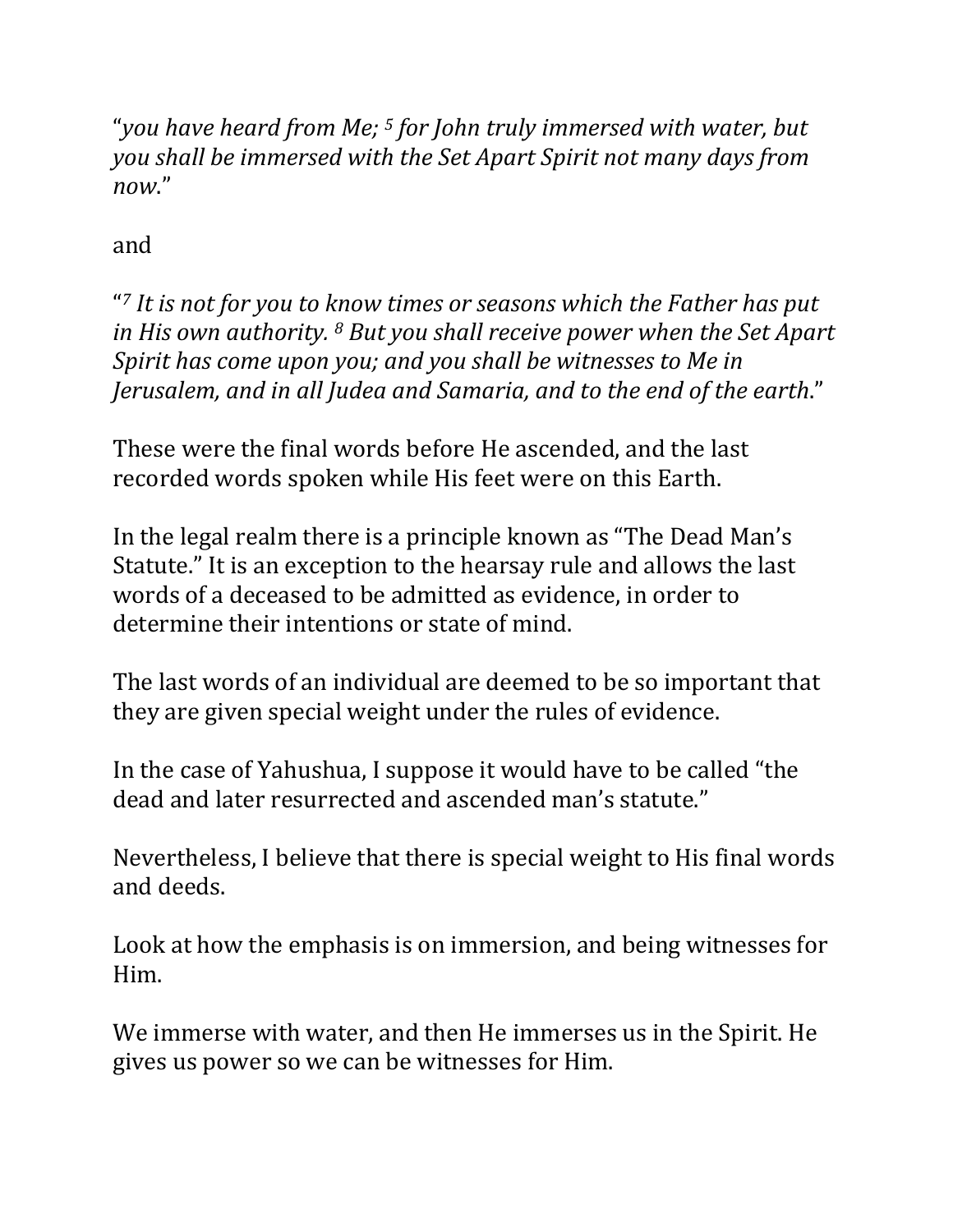Where are we witnesses? 1) Judea, which is the territory of the House of Yahudah, 2) Samaria, which is the territory of the House of Yisrael, and 3) To the end of the earth  $-$  the Nations.

He does not give us power to experience "holy laughter" or to be " slain in the spirit." That is all selfish nonsense that has led many astray in certain Christian denominations. Sadly, some people are more interested in seeking a thrill or an experience, when they are supposed to be humble and obedient servants.

Remember Yahushua's final teaching before His crucifixion?

He described the nations being divided between sheep and goats. His sheep are supposed to be helping the hungry, the thirsty, the stranger, the naked, the sick and the prisoners.

Read what He will say to His sheep.

"<sup>31</sup> When the Son of Man comes in His glory, and all the Set Apart *Messengers* with Him, then He will sit on the throne of His esteem. <sup>32</sup> All the nations will be gathered before Him, and He will separate them *one from another, as a shepherd divides his sheep from the goats.* 33 And He will set the sheep on His right hand, but the goats on the left. 34 *Then the King will say to those on His right hand, Come, you blessed of My Father, inherit the kingdom prepared for you from the foundation* of the world: <sup>35</sup> for I was hungry and you gave Me food; I was thirsty *and you gave Me drink; I was a stranger and you took Me in; <sup>36</sup> I was* naked and you clothed Me; I was sick and you visited Me; I was in *prison and you came to Me.* <sup>37</sup> *Then the righteous will answer Him, saying, Master, when did we see You hungry and feed You, or thirsty and give You drink? <sup>38</sup> When did we see You a stranger and take You in, or naked and clothe You?* <sup>39</sup> Or when did we see You sick, or in *prison, and come to You?* <sup>40</sup> *And the King will answer and say to them,*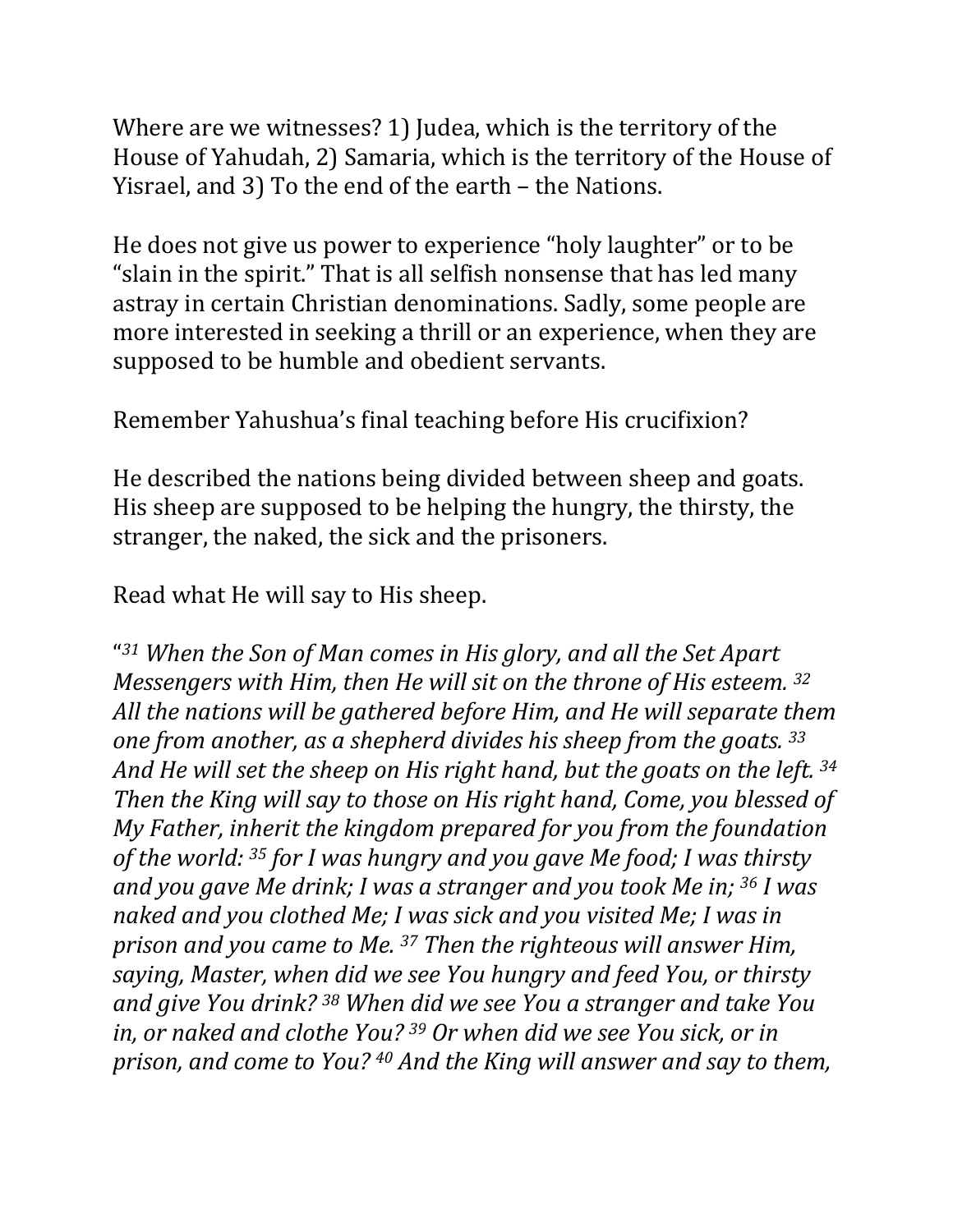Assuredly, I say to you, inasmuch as you did it to one of the least of *these My brethren, you did it to Me.*" Matthew 25:31-40

The sheep are described as "righteous." That means they are walking in obedience to the Commandments.

So if we are His sheep, it is a good idea to focus on His final words and His mandate.

The timing of this message is very interesting, because I had the privilege of overseeing the immersion of a dear sister in the faith a couple days ago.

We actually discussed some of these issues as we were preparing for her immersion. The immersion is a picture of cleansing, purification and our passage from Egypt to Yisrael - from death to life. We no longer focus on building our own Kingdoms, our focus is now on building His Kingdom.

Yahushua cursed the fig tree at Bethpage because instead of leaving Babylon, the House of Yahudah brought Babylon with them.

Bethany was just beyond Bethpage, yet the religious leaders failed to understand the significance. They were caught up in their hypocritical religious system, when they were supposed to be acting like His sheep.

Yahushua began His work by being immersed in water. He then spent 40 days in the wilderness being humbled, afflicted and tested.

He spent His time among the poor and the sick, and lived without a house or possessions.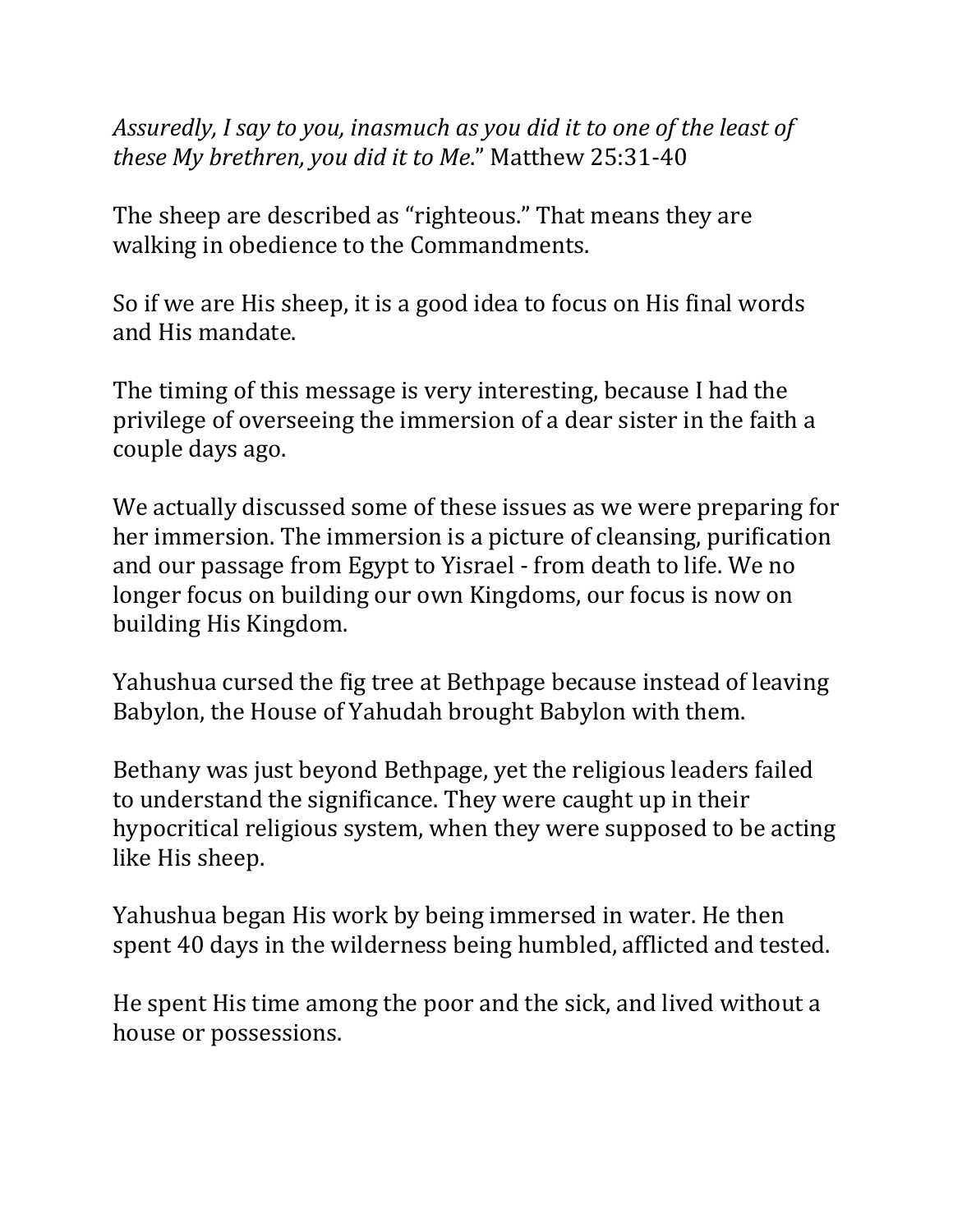Remember His statement that: "*Foxes have holes and birds of the air have nests, but the Son of Man has nowhere to lay His head."* Matthew 8:20

He chose to live among the poor and He allowed Himself, an innocent man, to be executed.

He was later resurrected from the dead, and spent 40 days on Earth before ascending.

His time of service was couched within two 40-day periods.

The number 40 is interesting, because it is the numeric value of the Hebrew letter "mem," which means "water."

On his last day on Earth, he left Jerusalem and ascended to the Heavens, revealing an emphasis on immersion, the poor and the afflicted.

Could the message be any more obvious?

This is a good day for us all to assess whether we have truly been immersed in Yahushua, and by Yahushua. When we immerse in His Name (shem), we immerse in His authority. We follow and obey, and His focus becomes our focus.

Are you ready to pass under His rod? Will you be counted among the sheep?

The answer to that depends upon whether you doing the work of the Kingdom, or busy and distracted with the affairs of this life?

If you are one of His sheep, then you have nothing to fear regarding the future. You look forward to the Master's arrival.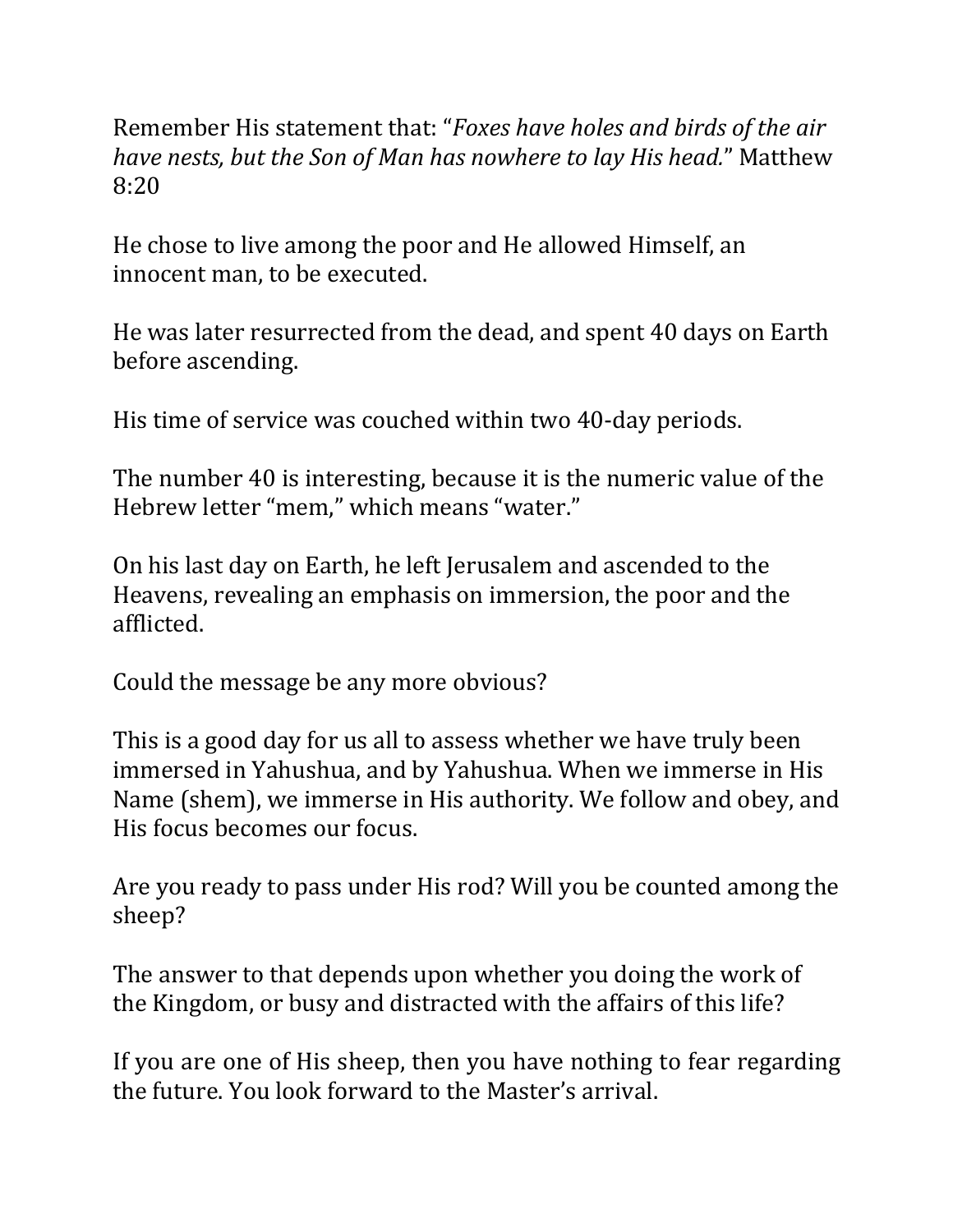Therefore, while we consider the ascension, we should be anticipating the day when He returns in the clouds.

**"**Behold, He is coming with clouds, and every eye will see Him, even they who pierced Him. And all the tribes of the earth will mourn because of *Him. Even so, Amen."* Revelation 1:7

We anticipate the time when He rules the world, and judges the nations as described in Micah 4.

Until then, the ones who are immersed in His Name must rely on His power to spread His message and help those in need. That is the message from the ascension.

Berakhot

Todd www.shemayisrael.net

If you have not been immersed in the Name of Yahushua, I encourage you to do so. I have a free Immersion resource on the website that you can download, print and use for an immersion. You can even have witnesses sign it and keep it as a writing (ketubah)  $$ proof of your immersion.

As we consider helping the poor and the needy, you may be interested in participating in the upcoming *Battle Cry event*.

If you want to find out more, you can watch the video at this link where I was interviewed regarding the event.